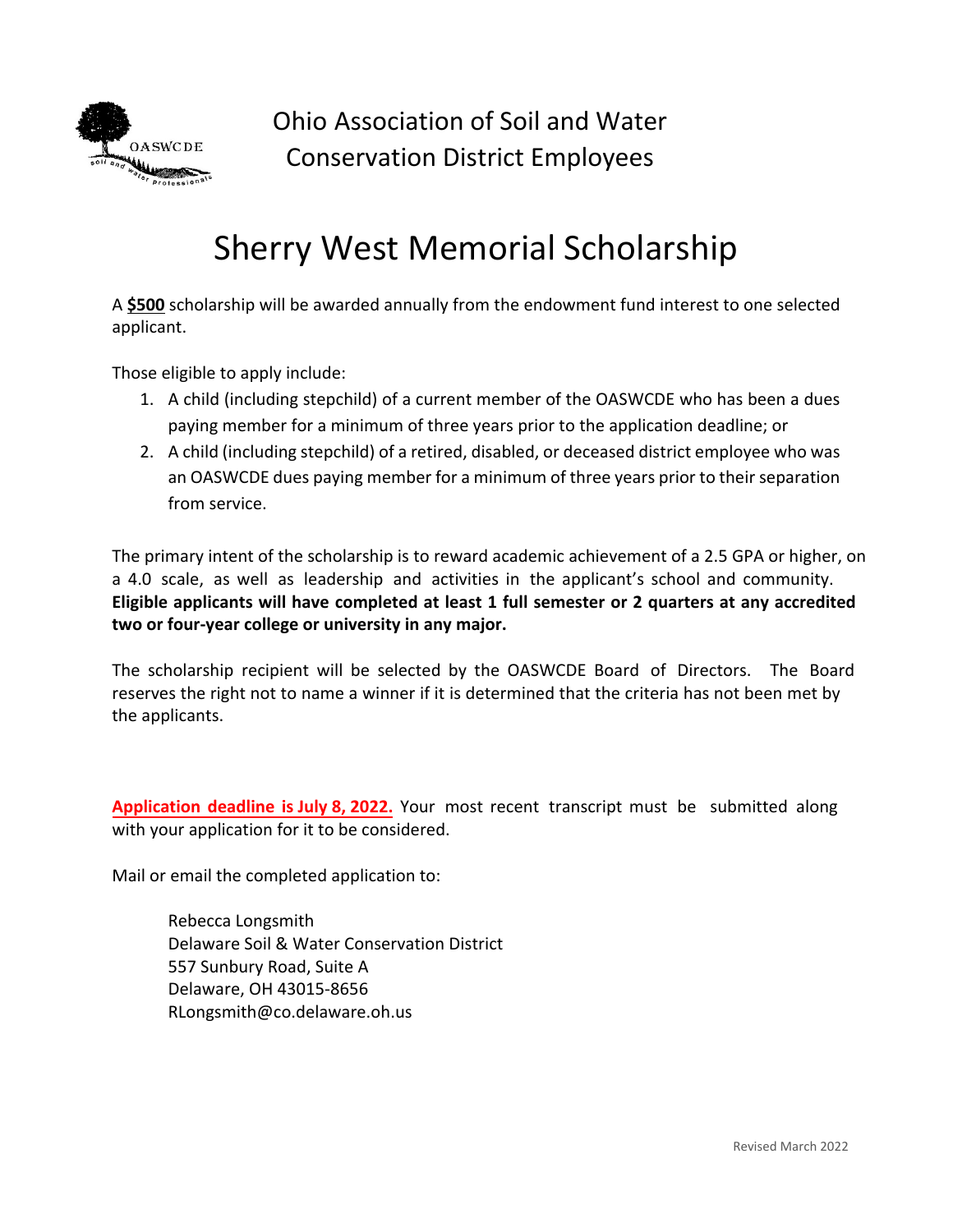

## Ohio Association of Soil and Water Conservation District Employees

## Sherry West Memorial Scholarship Application

Applicant's Name: The Contract of the Phone Number:

Address:

University/College Currently Attending:

Credit Hours Earned:

Beginning Date of Next School Term:

Major/Course of Study:

Estimated Date of Graduation:

Type of Degree Currently Being Pursued: **⃝** 2‐Year **⃝** 4‐Year **⃝** Master's

Parent's Name:

Parent's Soil & Water Conservation District:

Parent's Status with the District:

| Currently Employed | Retired | Disbabled | Deceased |  |
|--------------------|---------|-----------|----------|--|
|                    |         |           |          |  |